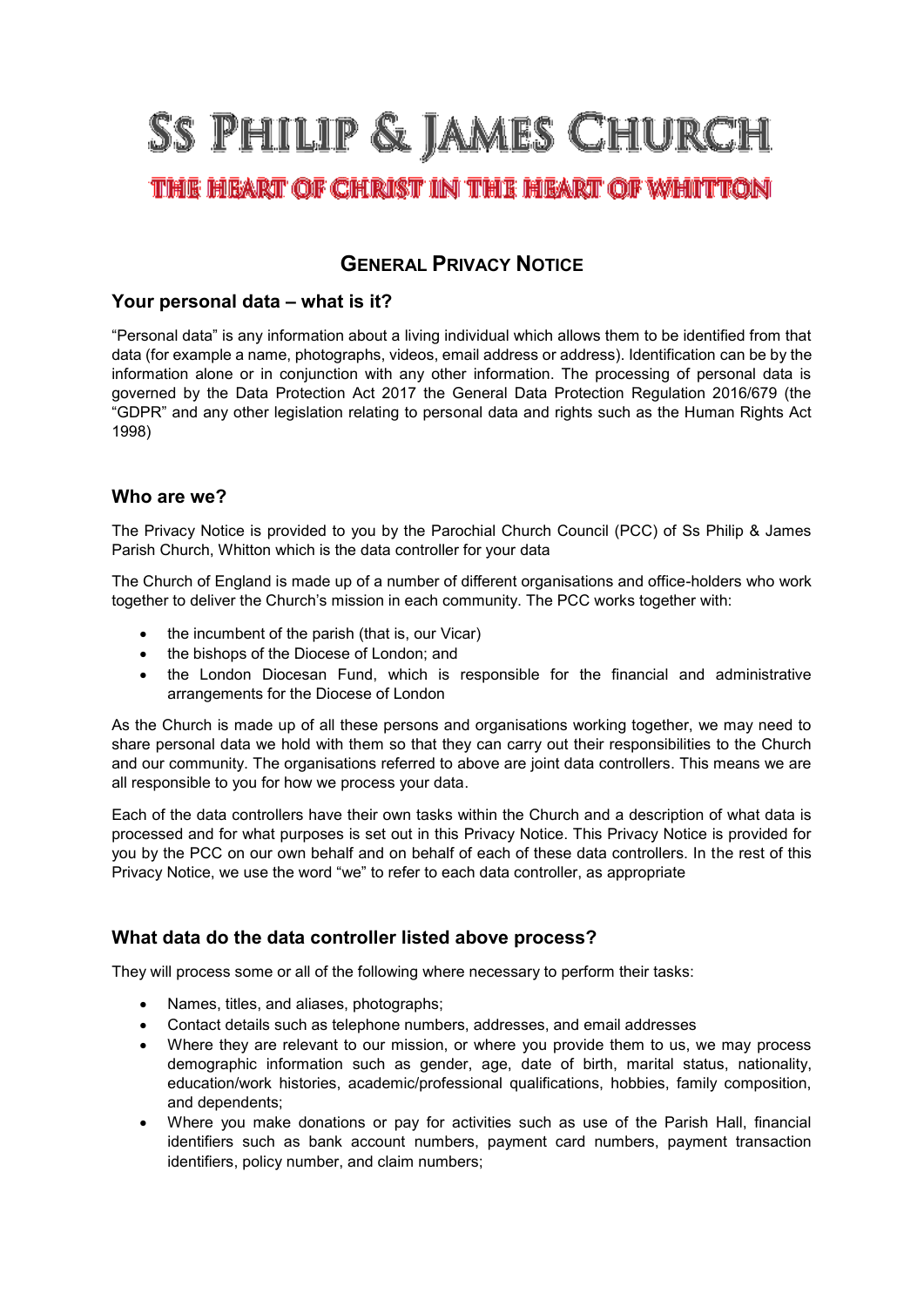• **The data we process is likely to constitute sensitive personal data because, as a church, the fact that we process your data at all may be suggestive of your religious beliefs. Where you provide this information, we may also process other categories or sensitive personal data; racial or ethnic origin, sex life, mental and physical health, details of injuries, medication/treatment received, political beliefs, labour union affiliation, genetic data, biometric data, data concerning sexual orientation and criminal records, fines and other such judicial records**

#### **How do we process your personal data?**

**The data controllers will comply with their legal obligations to keep personal data up to data; to store and destroy it securely; to not collect or retain excessive amounts of data; to keep personal data secure, and to protect personal data from loss, misuse, unauthorised access and disclosure and to ensure that appropriate technical measures are in place to protect personal data.**

**We use your personal data for some or all of the following purposes:**

- **To enable us to meet all legal and statutory obligations (which include maintaining and publishing our Electoral Roll in accordance with the Church Representation Rules 2017);**
- **To carry out comprehensive safeguarding procedures (including due diligence and complaints handling) in accordance with the best safeguarding practice from time to time with the aim of ensuring that all children and adults-at-risk are provided with safe environments;**
- **To minister to you and provide you with spiritual and pastoral care (such as visiting you when you are gravely ill or bereaved) and to organise and perform ecclesiastical services for you, such as baptisms, confirmations, weddings and funerals;**
- **To deliver the Church's mission to our community, and to carry out any other voluntary or charitable activities for the benefit of the public as provided for in the constitution and statutory framework of each data controller;**
- **To administer the parish, deanery, archdeaconry and diocesan membership needs**
- **To fundraise and promote the interests of the Church and charity;**
- **To maintain our own accounts and records;**
- **To process a donation that you have made (including Gift Aid information);**
- **To process a payment that you have made in terms of Hall Sire or event attendance**
- **To seek your views or comments;**
- **To notify you of changes to our services, events and role holders;**
- **To send you communications which you have requested and that may be of interest to you. These may include information about campaigns, appeals, other fundraising activities;**
- **To process a grant or application for a role;**
- **To enable us to provide a voluntary service for the benefit of the public in a particular geographical area as specified in our constitutions;**
- **Our processing also includes the use of CCTV systems for the prevention and prosecution of crime**

#### **What is the legal basis for processing your personal data?**

**Most of our data is processed because it is necessary for our legitimate interests, or the legitimate interests of a third party (such as another organisation in the Church of England). An example of this would be our safeguarding work to protect children and adults at risk. We will always take into account your interest, rights and freedoms.** 

**Some of our processing is necessary for compliance with a legal obligation. For example, we are required by the Church Representation Riles (2017) to administer and publish the Electoral Roll, and under Canon Law to announce forthcoming weddings by means of the publication of Banns.**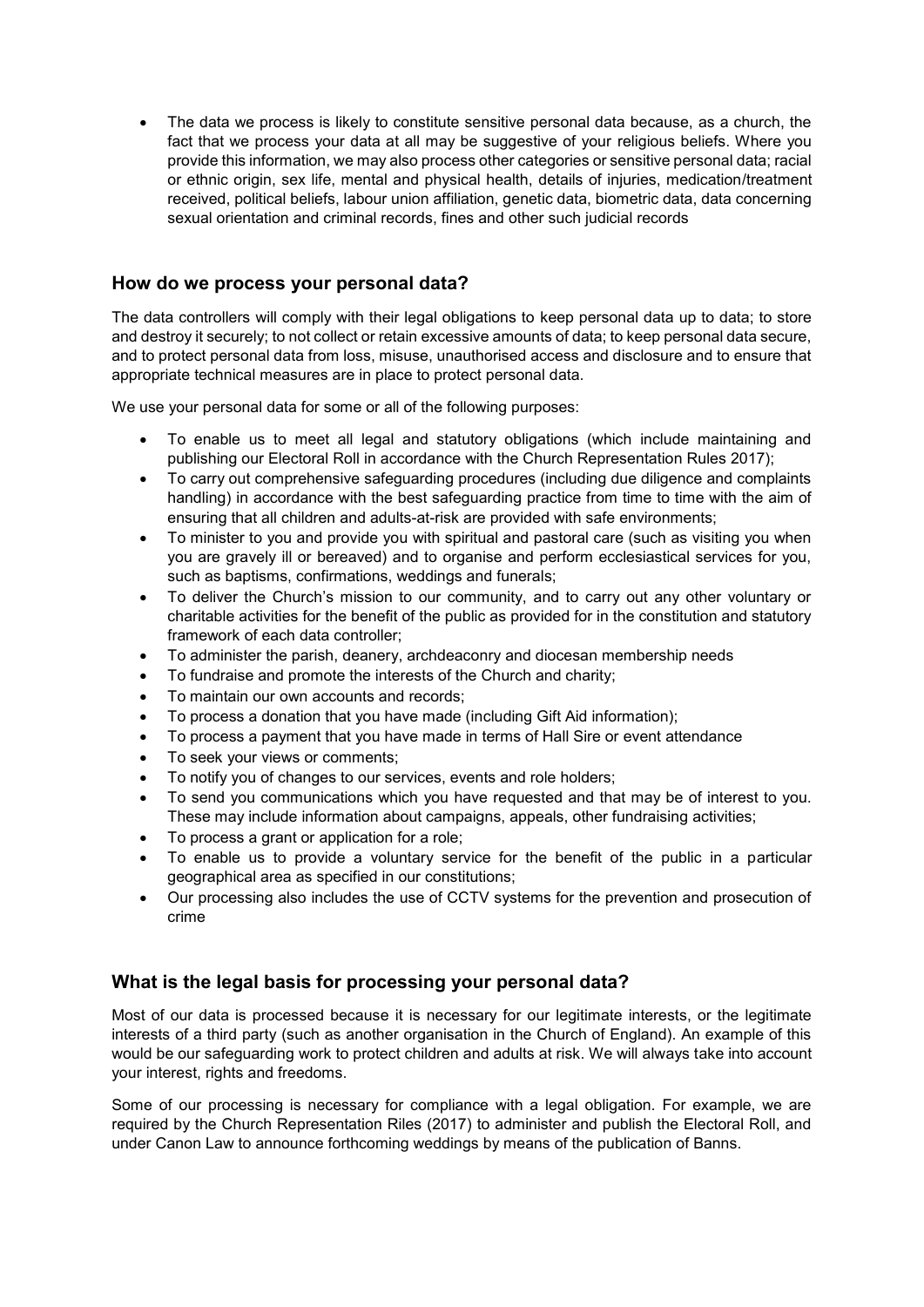**We may also process data if it is necessary for the performance of the contract with you, or to take steps to enter into a contract. An example of this would be processing your data in connection with the hire of the Parish Hall or other facilities**

**Religious organisations are also permitted to process information about your religious beliefs to administer membership of contact details.**

**Where your information is used other than in accordance with one of these legal bases, we will first obtain your consent.** 

#### **Sharing your personal data**

**Your personal data will be treated as strictly confidential. It will only be shared with third parties where it is necessary for the performance of our tasks or where you first give us your prior consent. It is likely that we will need to share your data with some of all of the following (but only where necessary):**

- **The appropriate bodies of the Church of England including the other data controllers;**
- **Our agents, servants and contractors. For example, we may ask a commercial provider to send out newsletters on our behalf, or to maintain our database software;**
- **Other clergy or lay persons nominated or licensed by the bishops of the Diocese of London to support the mission of the Church in our parish. For example, our clergy are supported by our area dean and archdeacon, who may provide confidential mentoring and pastoral support. Assistant or temporary ministers, including curates, deacons, licensed lay ministers, commissioned lay ministers or persons with Bishop's Permissions may participate in our mission in support of our regular clergy;**
- **Other persons or organisations operating within the Diocese of London including, where relevant, the London Diocesan Board for Schools and Subsidiary Bodies;**
- **On occasion, other churches with which we are carrying out join events or activities**

#### **How long so we keep your personal data?**

**We will keep some records permanently if we are required to do so. We may keep some other records for an extended period of time. For example, it is current best practice to keep financial records for a minimum period of 7 years to support HMRC audits. In general, we will endeavour to keep data only for as long as we need it. This means that we may delete it when it is no longer needed.**

#### **Your rights and your personal data**

**You have the following rights with respect to your personal data:**

**When exercising any of the rights listed below, In order to process your request, we may need to verify your identity for security. In such cases we will need you to respond with proof of your identity before you can exercise these rights:**

- **1. The right to access information we hold on you**
	- **a. At any point you can contact us to request the information we hold on you as well as why we have that information, who has access to the information and where we obtained the information from. Once we have received your request we will respond within one month**
	- **b. There are no fees or charges for the first request but additional requests for the same data may be subject to an administration fee.**
- **2. The right to correct and update the information we hold on you**
	- **a. If the data we hold on you is out of date, incomplete or incorrect, you can inform us and your data will be updated**